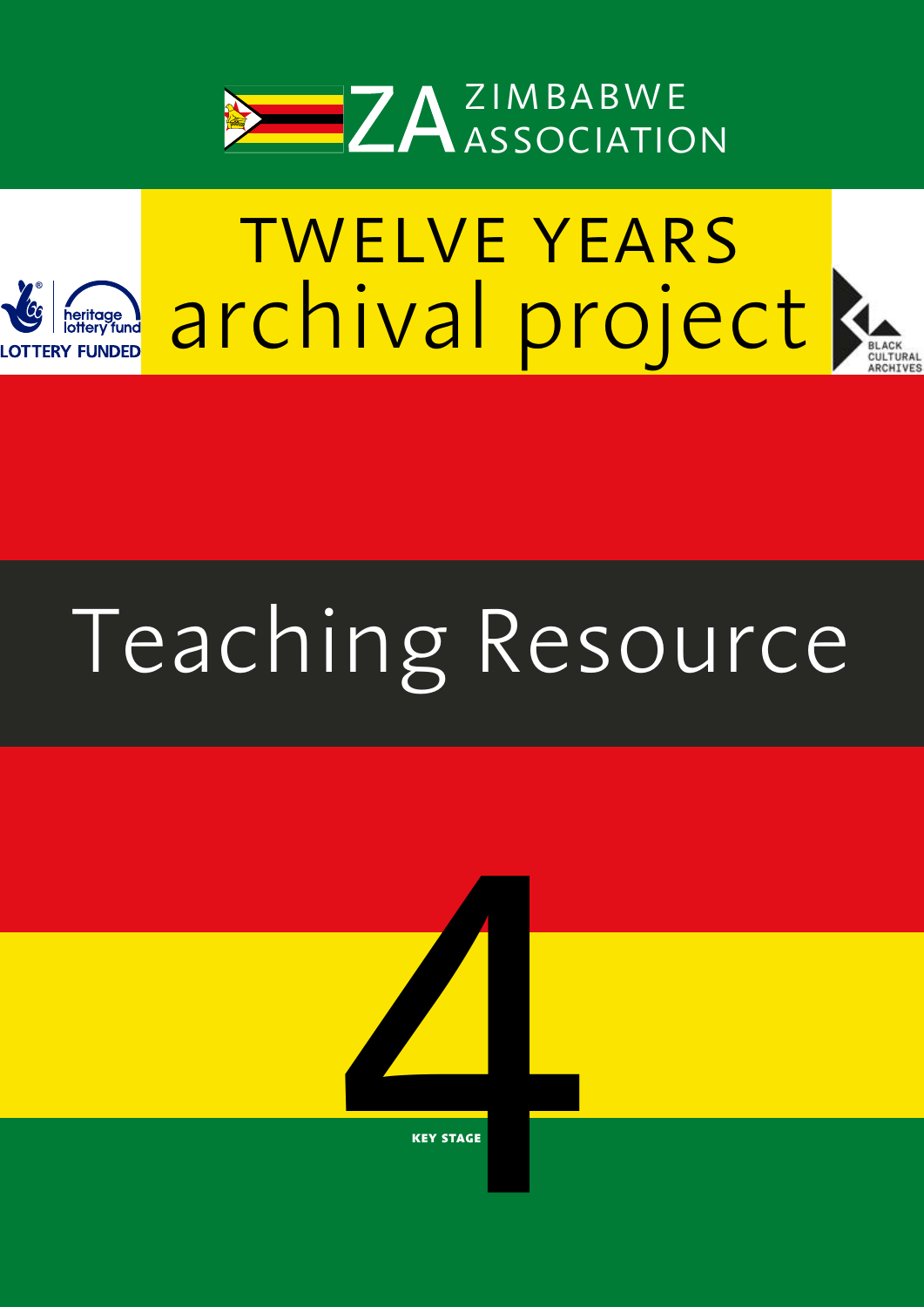the zimbabwe association 12 year archival project Key stage 4 teaching resource

# Contents

section 1 About Zimbabwe Association section 2 Contextual information section 3 Learning aims section 4 How to use the resource SECTION 5 Curriculum focus section 6 Activity worksheets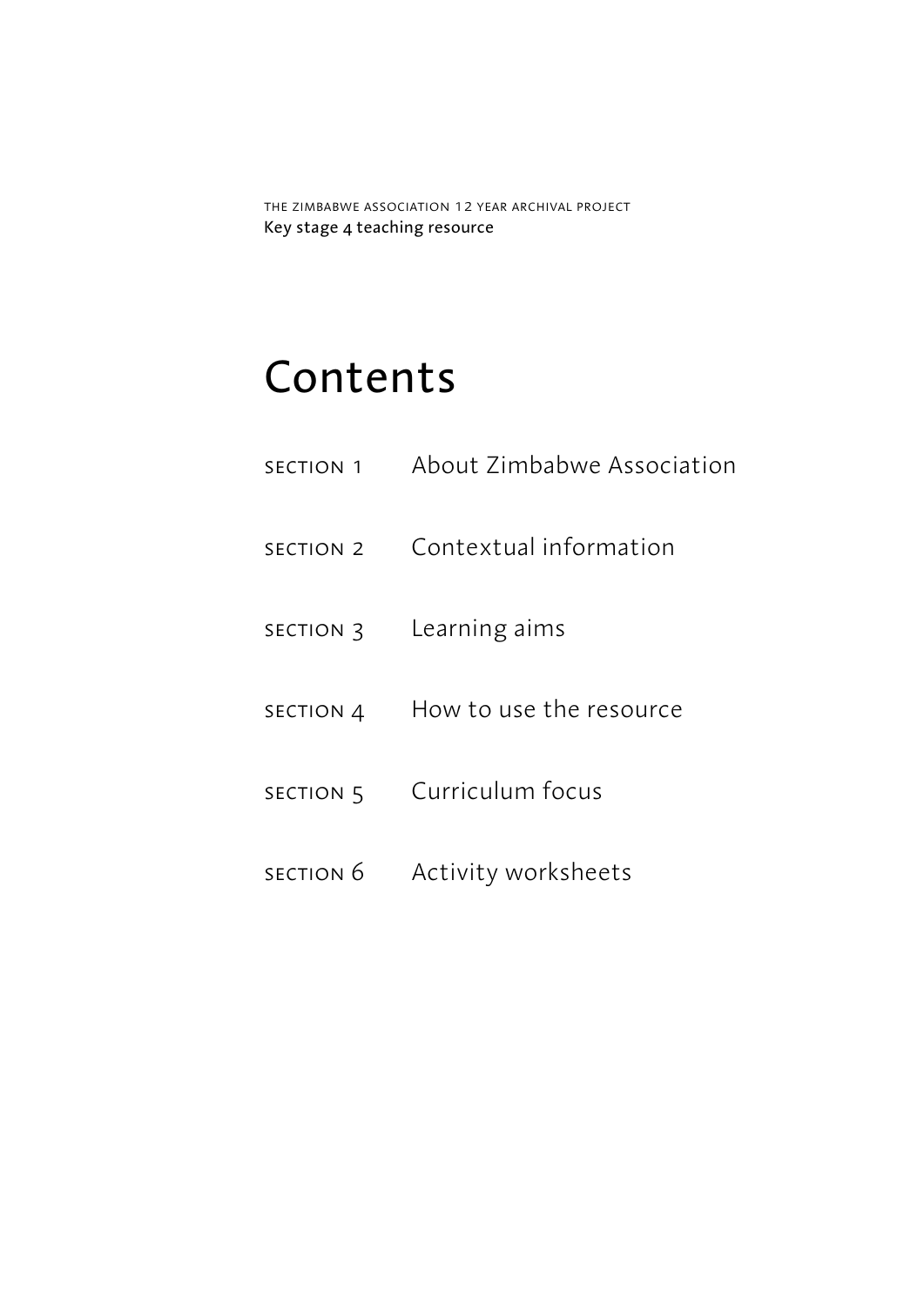# section 1 About Zimbabwe Association

The Zimbabwe Association (ZA) formed in 2001 as a response to the urgent needs of Zimbabweans arriving in the UK. Upon arrival they were facing a daunting and complex asylum process and many were traumatised and in fear.

Since then the ZA has formalised into a membership based organisation and registered as a charity in 2006. The ZA promotes the fundamental human rights and welfare of all Zimbabweans regardless of political opinion, race, tribe, gender, age, religion or sexual orientation.

The ZA continues the work it started in 2001, accurately sign posting to competent legal advice and supporting those in detention. It has been working to rebuild the community and re-skill members.

### ZA 12 year project

The Heritage Lottery Funded the 12 Years research project in recognition of the importance of what the ZA do, the project will contribute to telling the story of Zimbabweans arriving in the UK from 2001. The ZA community archive will be housed at the Black Cultural Archive in Brixton, London.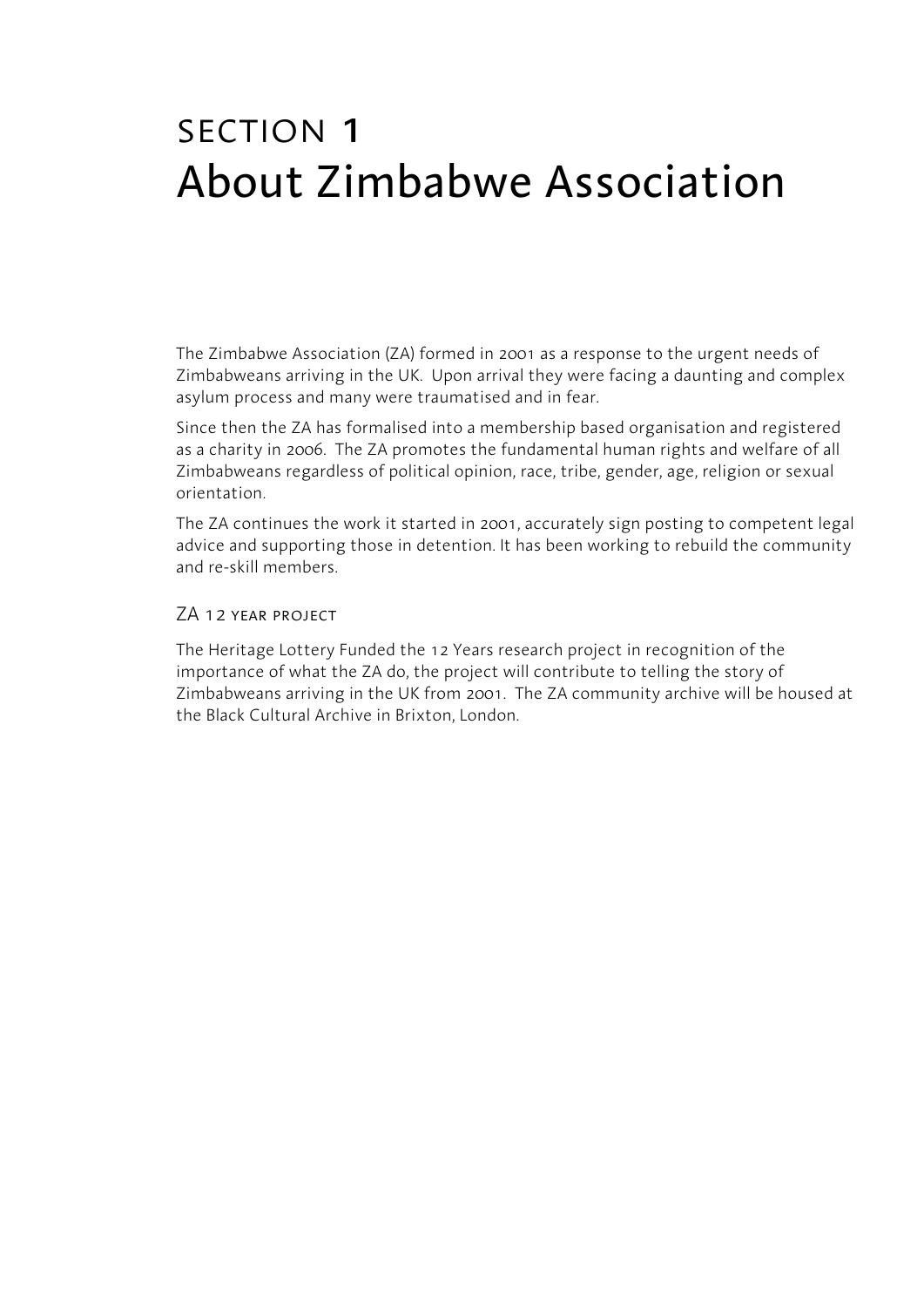# section 2 Contextual Information

#### zimbabwe since 2000

Zimbabwe has been in turmoil since 2000—the situation continues to be complex and difficult to predict. Economic collapse, political oppression and widespread starvation drove an estimated one-third of the population into exile during the period 2000-2012. Large numbers fled to the UK where they sought asylum.

The Zimbabwe parliamentary and presidential elections of 2008 were followed by a period of extreme violence. This led to the setting up of a Unity Government in February 2009, but signatories of the Global Political Agreement (GPA) failed to implement it. There was no reform of the security sector which controls many of Zimbabwe's mineral assets.

An election took place in July 2013 returning Robert Gabriel Mugabe and ZANUPF to power.

### situation in 2014/2015

## *Human Rights and Democracy Report (UK Foreign and Commonwealth Office, 12 March 2015)*

The human rights situation in Zimbabwe remained stable throughout 2014, though nonetheless vulnerable. Politically-motivated human rights violations continued, although cases decreased overall. The non-governmental organisation (NGO) Zimbabwe Peace Project (ZPP) recorded fewer than 5,000 cases of politically motivated violations between January and November. This followed a continued downward trend over the past five years from 23,755 cases in 2008 to less than 5,000 in 2013. During 2014, ZPP reported that politically-motivated human rights abuses more commonly took the form of harassment and intimidation, rather than violent assault. The Zimbabwe National Statistics Agency recorded progress in the delivery of socio-economic rights, including areas such as maternal mortality, education outcomes and the use of improved drinking water and sanitation facilities. In other areas, there was limited or slow progress – in particular, progress on aligning laws with the new constitution remained slow. Concerns remained around repressive legislation, access to justice, media freedom, and harassment of human right defenders (HRDs).

#### *From: Amnesty International Report on Zimbabwe (published February 2015)*

The executive continued to enforce old unconstitutional laws including those limiting the rights to freedoms of expression, association and assembly. Violations of economic and social rights continued, including forced evictions in rural and urban areas. Mass job losses occurred as companies closed due to an unfavourable economic climate. Intraparty violence was recorded in the ruling ZANU-PF party and the main opposition party. There were reports of torture by the police.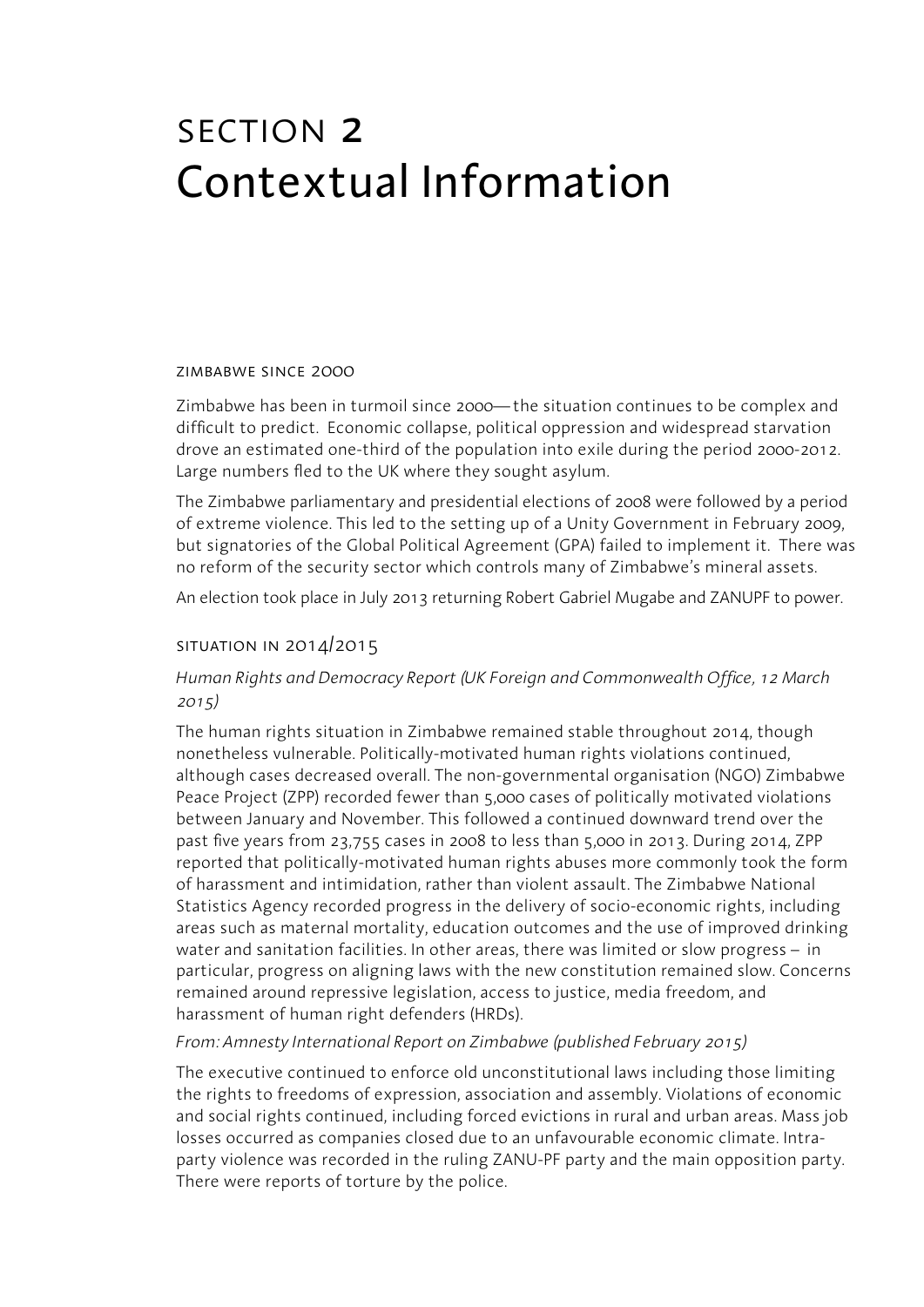#### **BACKGROUND**

Despite adopting a new Constitution in 2013 most laws that were rendered unconstitutional by the new Constitution remained in operation. The economy continued to lose the traction gained during the period of the Government of National Unity (February 2009 to August 2013). Intra-party jostling for positions within President Mugabe's ruling ZANU-PF party came to a head towards the party's sixth congress in December 2014. The intra-party tension, mainly fuelled by the uncertainty over the succession of the 91-year-old President, resulted in violent clashes during factionsponsored demonstrations. Nine provincial chairpersons lost their positions, including party stalwarts Joice Mujuru (who was also the country's Vice-President), Rugare Gumbo, Nicholas Goche, Webster Shamu and Olivia Muchena, in an unprecedented purge of party structures fronted by President Mugabe's wife, Grace Mugabe. The purge created a sense of uncertainty and government ministers were split into two main factions.

#### repression of dissent

The Zimbabwe Republic Police continued to use brutal force and torture against anti-Mugabe protesters and human rights defenders. Intra-party violence was recorded in both the ruling ZANU-PF party and the main opposition party, the Movement for Democratic Change (MDC-T) led by Morgan Tsvangirai.

State institutions' abuse against political opponents continued mainly in the context of factional rivalry within ZANU-PF. The police were used to arrest perceived opponents and prosecutions were brought on apparently politically motivated charges.

#### may 2015

The European Parliament has adopted a joint resolution on missing Zimbabwean human rights activist Itai Dzamara, strongly condemning his forced disappearance and calling for his immediate and unconditional release.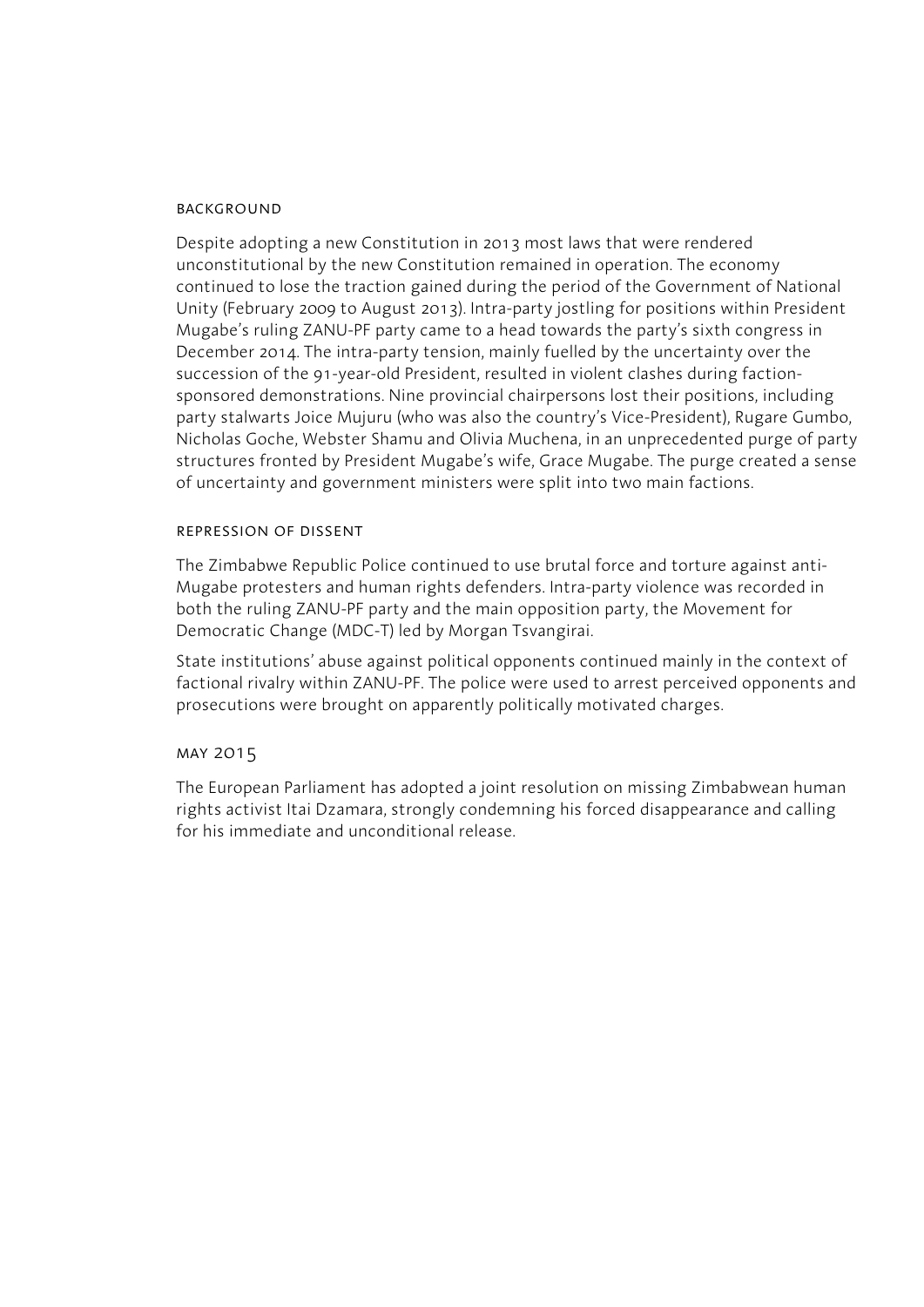# section 3 Learning Aims

- To promote critical debates and raise awareness of the work of Zimbabwe Association and its relationship to cultural diversity and human rights.
- To make the work of Zimbabwe Association accessible to a wide range of audiences, and provide a creative environment in which to engage with the work.
- To produce resources that support cross-curricular teaching and learning.
- To facilitate opportunities for outreach through the area of asylum, refugees and human rights.
- To develop partnerships with schools, colleges, community groups and other sites of learning that reflect the objectives of the Zimbabwe Association.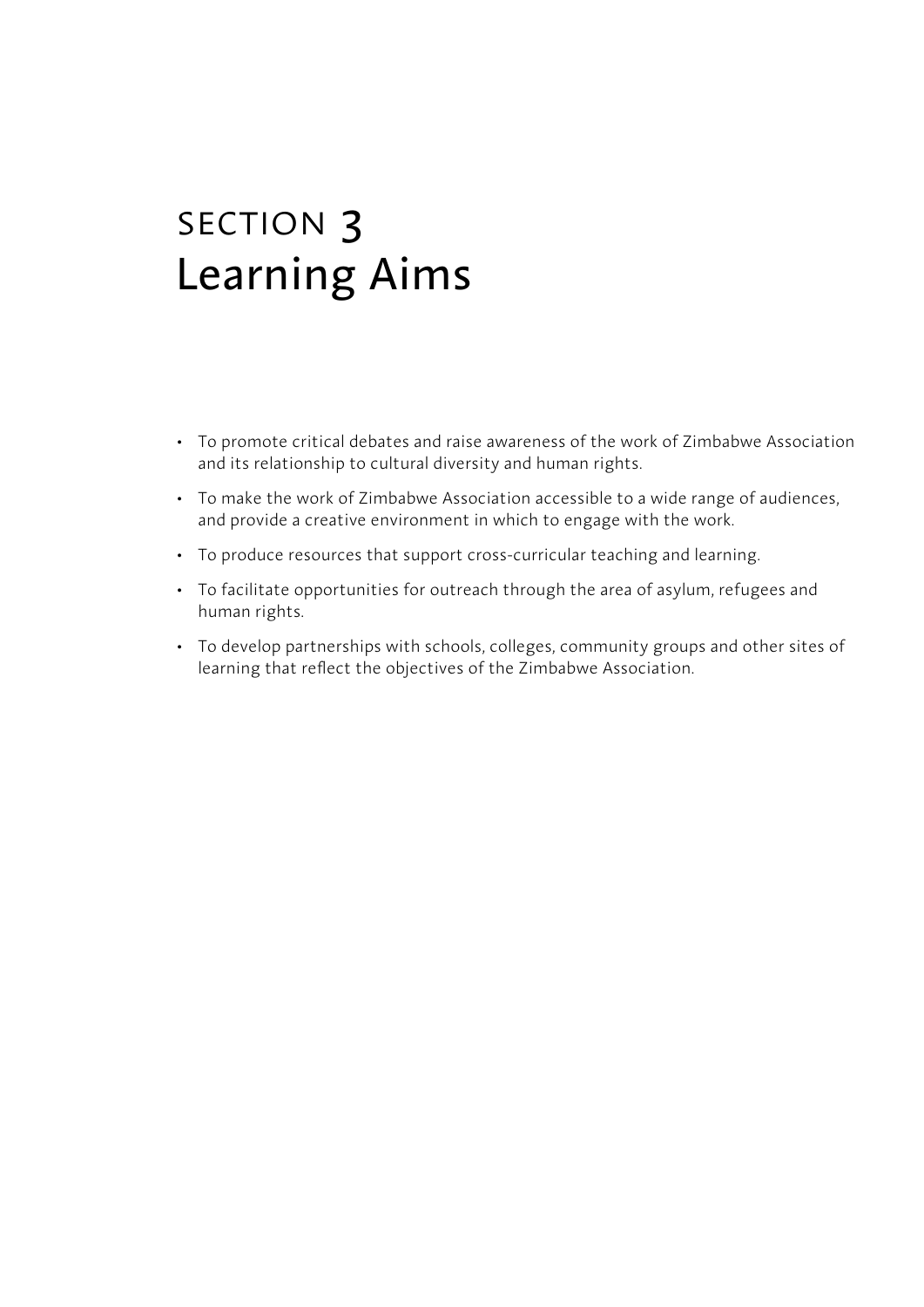# section 4 Curriculum focus Key Stage 4

#### **CITIZENSHIP**

Develop knowledge, skills and understanding of the role of law and justice systems in our society.

Develop interests in volunteering

Develop skills to think critically and debate political questions

english

Knowledge, skills and understanding

Speaking

Listening

Group discussion and interaction

#### history

Knowledge and understanding of events, people and changes in the past

Historical interpretation

Breadth of study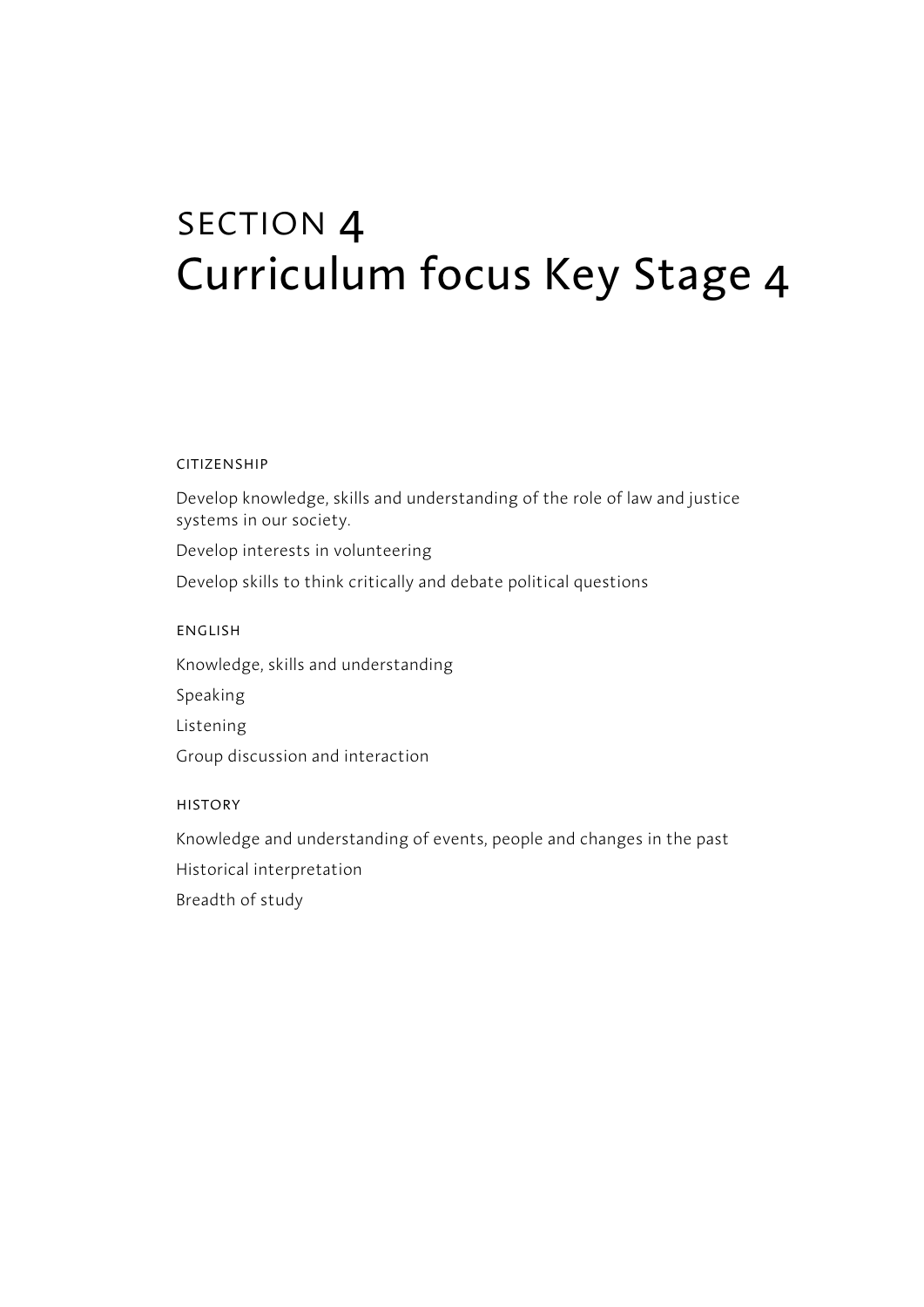# section 5 How to use the resource

This learning resource has been developed for people working with Key Stage 4 students in English, History and Citizenship, to support the use of a variety of materials in a crosscurricular program of study. The resource has been created in a digital format that allows you to listen to audio extracts, view portraits and download PDFs of the resources.

the learning resource includes the following:

- Resource 1 Organisation Timeline
- Resource 2 Map of Migration from Zimbabwe
- Resource 3 ZA key news articles
- Resource 4 Key historical facts
- Resource 5 Glossary Asylum/Migration
- Resource 6 Key Statistics on Migration ZA
- Resource 7 Portraits of Addley, Linton and Stella
- Resource 8 Audio of Addley, Linton, Stella, Pelani and Arrivals/ Videos of ZA Campaigning
- Resource 9 Letters about Deportation
- Resource 10 Adjudications on claims
- Resource 11 Poster samples
- Resource 12 T-shirt/badge samples

### starting points

The highlighted resources on the activity page will support the activities 1, 2 and 3. These resources can also be used as a reference tool by students to complement research activities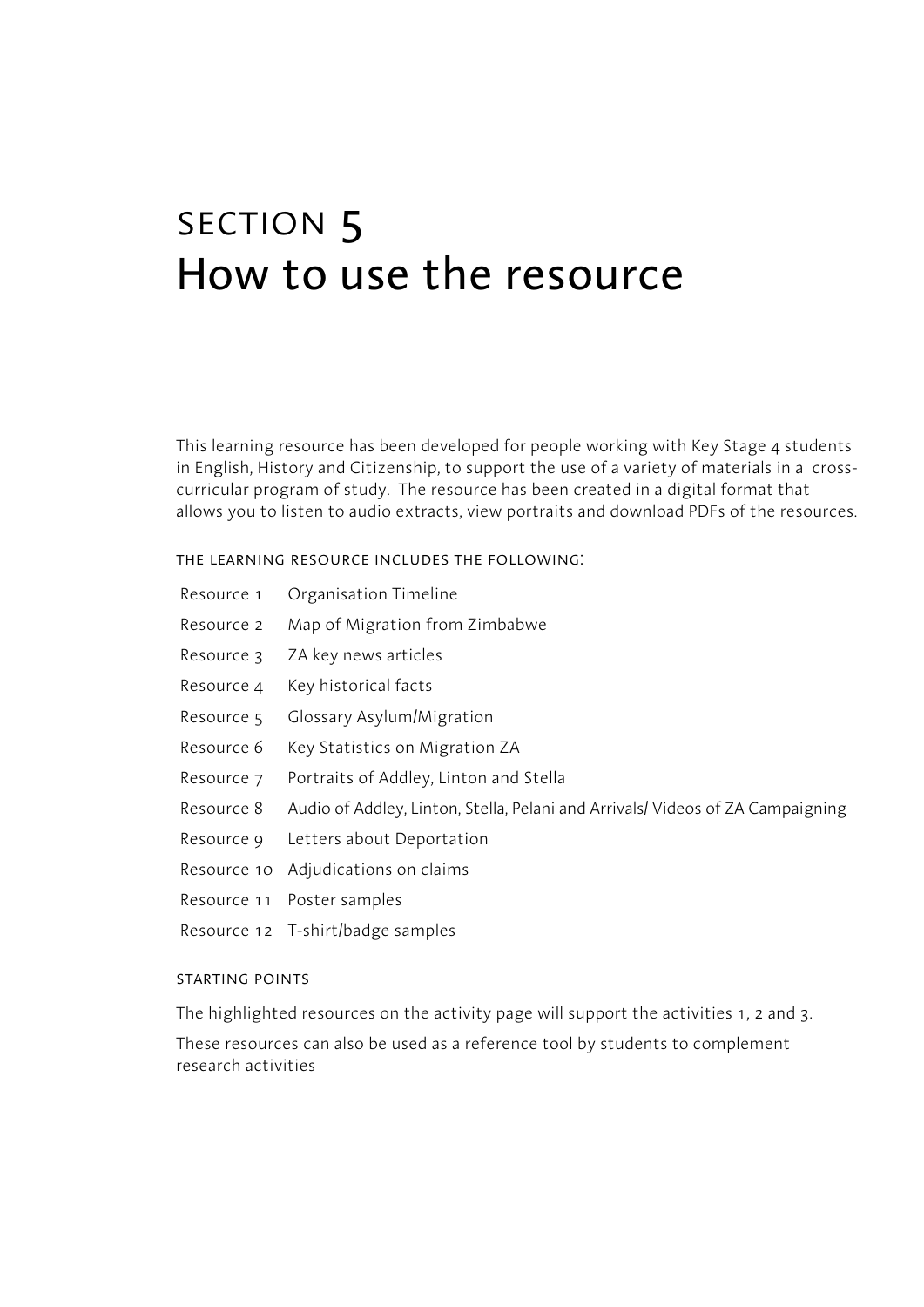# section 6 Activity Worksheet

KS 4 citizenship; english; history

**Resource 1. Organisation Timeline Resource 2. Map of Migration from Zimbabwe Resource 3. ZA key news articles Resource 4. Key historical facts Resource 5. Glossary Asylum/Migration Resource 6. Key Statistics on Migration ZA Resource 7. Portraits of Addley, Linton and Stella Resource 8. Audio of Addley, Linton, Stella, Pelani and Arrivals/ Videos of ZA Campaigning Resource 9. Letters about Deportation Resource 10. Adjudications on claims Resource 11. Poster samples Resource 12. T-shirt/badge samples**

### **ACTIVITY 1 Arriving in the UK**

*Equipment – Computer with speakers, internet access, flipchart paper and or post it notes, pens, blue-tac Length of time – 20-30 mins*

Listen to the audio of Addley, Linton and Stella, read about them in their profiles

In small groups discuss and write down the answers to the following. Write answers on post it notes or large sheet of paper

What did you learn about the journey of Addley, Linton and Stella?

What did you learn about their experience in the UK?

What role has the Zimbabwe Association played in their lives?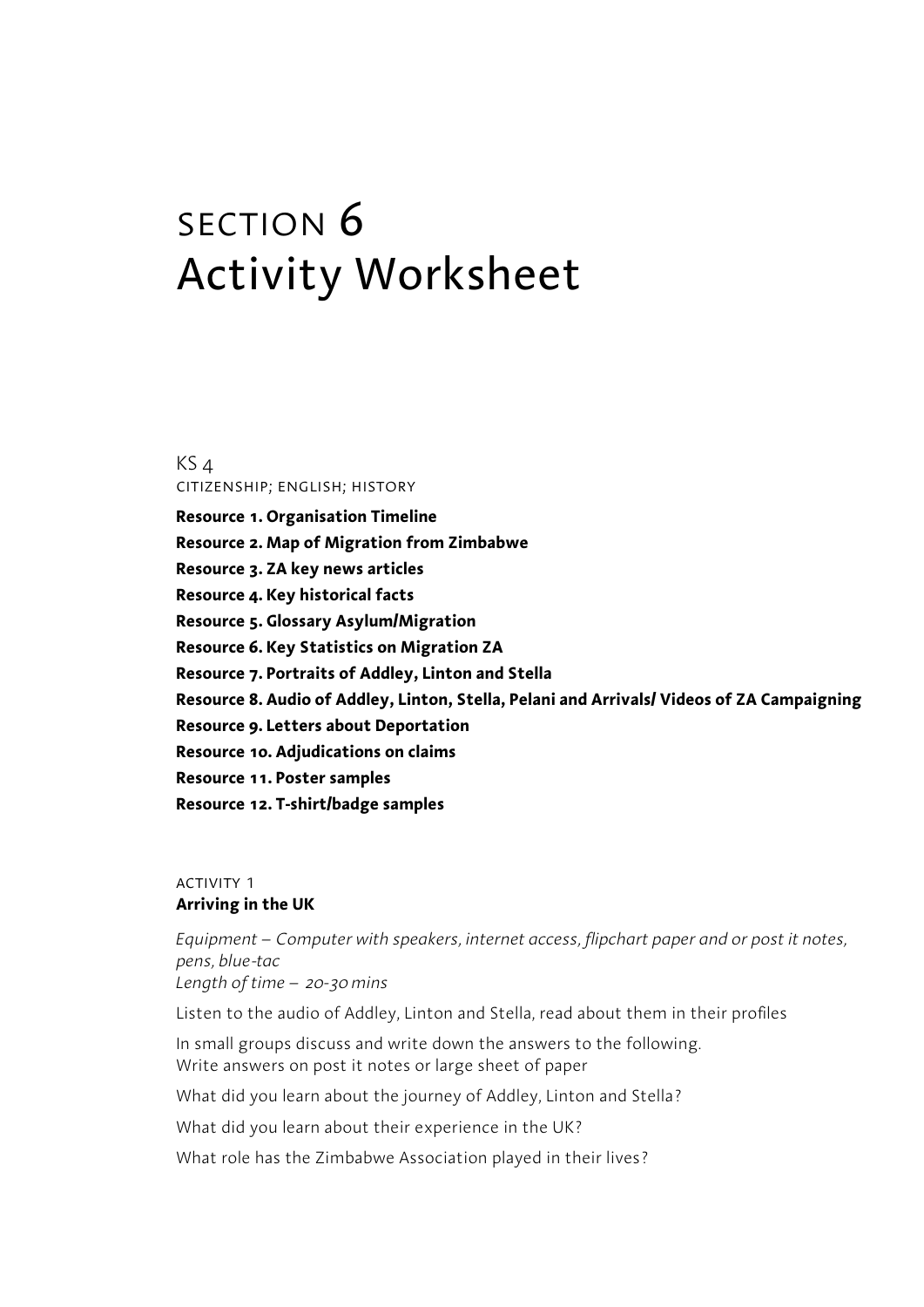#### **ACTIVITY 2 Cut and paste**

*Equipment – Computer with speakers, internet access, flipchart paper and or post it notes, pens, blue-tac and A3 paper Length of time – 2hrs*

Work in pairs or small groups, on the following news articles

Discuss the types of stories about asylum seekers and migration that you may see or hear on the news.

Look at the Serco magazine (Resource 9) and read the letters about deportation page 12.

Discuss attitudes and perceptions of migration and asylum.

### **Create a Zine – or 1 page newsletter**

Use A3 size paper

For additional information click on http://www.rookiemag.com/2012/05/how-to-make-a-zine/



- Write a piece on one of the audio narratives what did you learn?
- Create a piece of poetry based on what you have read
- Make a list of important statistics on e.g. Zimbabwe, Migration
- Write and include a recipe that you enjoy
- Write a piece on the meaning of asylum and migration